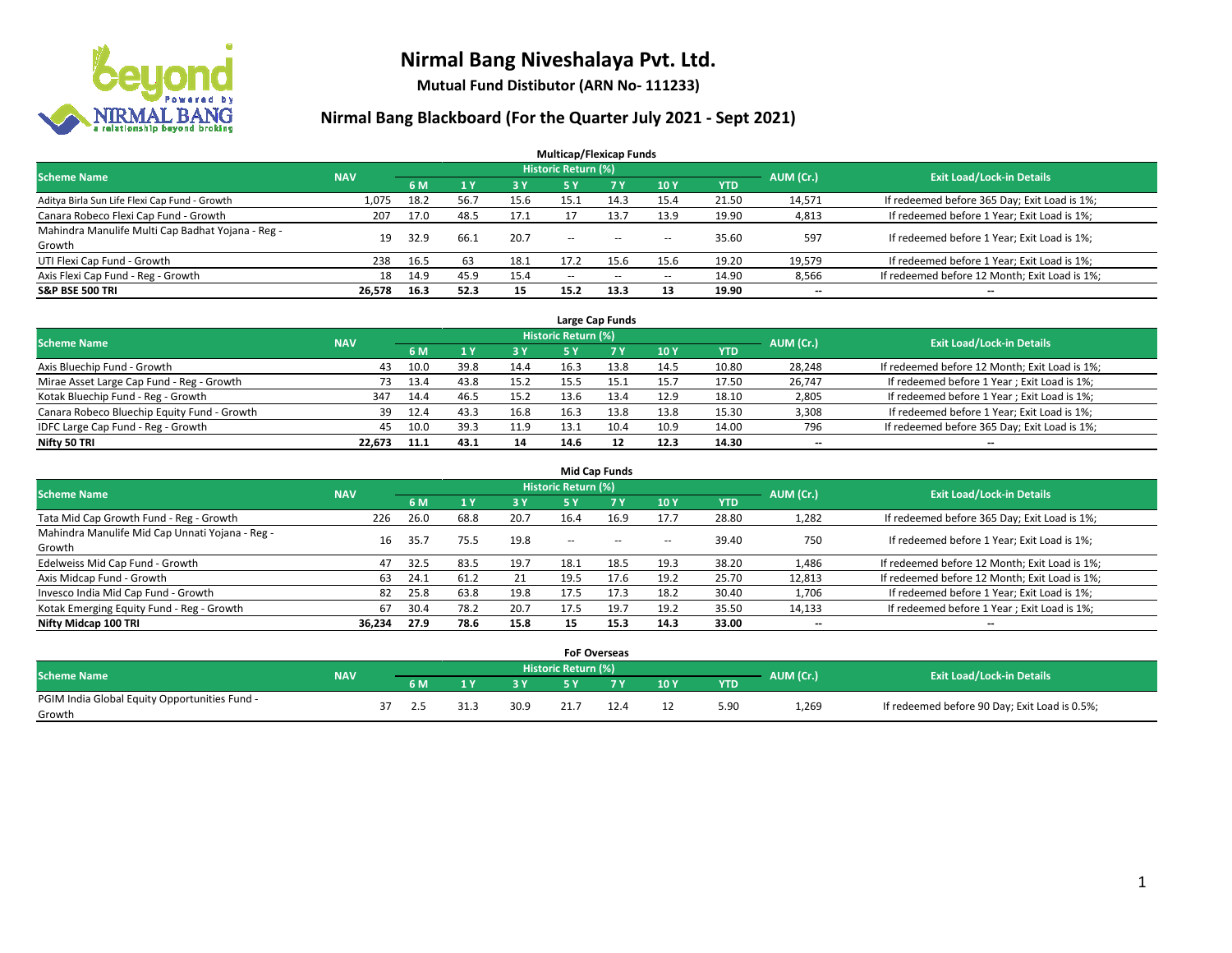

**Mutual Fund Distibutor (ARN No- 111233)**

#### **Nirmal Bang Blackboard (For the Quarter July 2021 - Sept 2021)**

|                                                |            |      |      |           |                                  | Large & Midcap |      |            |        |                                              |
|------------------------------------------------|------------|------|------|-----------|----------------------------------|----------------|------|------------|--------|----------------------------------------------|
| <b>Scheme Name</b>                             | <b>NAV</b> |      |      | AUM (Cr.) | <b>Exit Load/Lock-in Details</b> |                |      |            |        |                                              |
|                                                |            | 6 M  |      | 3 Y       | <b>5 Y</b>                       | <b>7Y</b>      | 10Y  | <b>YTD</b> |        |                                              |
| Mirae Asset Emerging Bluechip Fund - Growth    | 90         | 22.2 | 62.4 | 23.1      | 20.9                             | 22.2           | 22.7 | 27.70      | 18,676 | If redeemed before 1 Year; Exit Load is 1%;  |
| Canara Robeco Emerging Equities - Growth       | 150        | 20.5 | 58.2 | 17.1      | 17.9                             | 18.8           | 20   | 24.10      | 9,633  | If redeemed before 1 Year; Exit Load is 1%;  |
| HDFC Large and Mid Cap Fund - Growth           | 169        | 24.6 | 63.5 | 16.1      | 13.4                             | 10.6           | 10.7 | 30.50      | 2,526  | If redeemed before 1 Year; Exit Load is 1%;  |
| Kotak Equity Opportunities Fund - Reg - Growth | 183        | 19.1 | 50.3 | 16.9      | 15.5                             | 15.5           | 14.8 | 22.50      | 6,824  | If redeemed before 1 Year; Exit Load is 1%;  |
| Tata Large & Mid Cap Fund - Reg - Growth       | 304        | 17.6 | 47.7 | 17.3      | 13.7                             | 13.9           | 14.2 | 20.00      | 2,398  | If redeemed before 365 Day; Exit Load is 1%; |
| NIFTY Large Midcap 250 TRI                     | 11.116     | 20.0 | 60.3 | 16.1      | 16.3                             | 15.1           | 14.8 | 24.00      | $- -$  | $\overline{\phantom{a}}$                     |

|                                                     |            |      |      |            |                     | <b>Focused Funds</b> |                          |            |                          |                                                |
|-----------------------------------------------------|------------|------|------|------------|---------------------|----------------------|--------------------------|------------|--------------------------|------------------------------------------------|
| <b>Scheme Name</b>                                  | <b>NAV</b> |      |      |            | Historic Return (%) |                      |                          |            | AUM (Cr.)                | <b>Exit Load/Lock-in Details</b>               |
|                                                     |            | 6 M  |      | <b>3 Y</b> | 5 Y                 | <b>7Y</b>            | 10Y                      | <b>YTD</b> |                          |                                                |
| Axis Focused 25 Fund - Growth                       | 42         | 11.8 | 48.⊥ | 13.2       | 17.3                |                      | $\overline{\phantom{a}}$ | 13.20      | 17,336                   | If redeemed before 12 Month; Exit Load is 1%;  |
| Nippon India Focused Equity Fund - Reg - Growth     | 70         | 21.1 | 61.9 | 15.2       | 13.9                | 14.9                 | 16.1                     | 26.80      | 5,282                    | If redeemed before 12 Months; Exit Load is 1%; |
| ICICI Prudential Focused Equity Fund - Ret - Growth | 45         | 18.1 | 48   | 14.5       | 12.5                | 11.7                 | 12.2                     | 23.10      | 1,675                    | If redeemed before 1 Year; Exit Load is 1%;    |
| SBI Focused Equity Fund - Growth                    | 215        | 20.6 | 50.2 | 17.3       | 16.2                | 15.9                 | 16.6                     | 22.50      | 16,857                   | If redeemed before 1 Year; Exit Load is 1%;    |
| <b>S&amp;P BSE 500 TRI</b>                          | 26.578     | 16.3 | 52.3 | 15         | 15.2                | 13.3                 | 13                       | 19.90      | $\overline{\phantom{a}}$ | --                                             |

| <b>Small Cap Funds</b>                     |            |      |       |                     |      |           |                          |            |                          |                                               |  |  |  |
|--------------------------------------------|------------|------|-------|---------------------|------|-----------|--------------------------|------------|--------------------------|-----------------------------------------------|--|--|--|
| <b>Scheme Name</b>                         | <b>NAV</b> |      |       | Historic Return (%) |      |           |                          |            | AUM (Cr.)                | <b>Exit Load/Lock-in Details</b>              |  |  |  |
|                                            |            | 6 M  |       | 73 Y.               | 5 Y  | <b>7Y</b> | <b>10Y</b>               | <b>YTD</b> |                          |                                               |  |  |  |
| Axis Small Cap Fund - Reg - Growth         | 55         | 37.7 | 87.3  | 27.3                |      | 19.9      | $\overline{\phantom{a}}$ | 39.80      | 6,009                    | If redeemed before 12 Month; Exit Load is 1%; |  |  |  |
| Kotak Small Cap Fund - Reg - Growth        | 148        | 44.1 | 117.4 | 26.8                | 20.1 | 20.6      | 19                       | 51.20      | 4,766                    | If redeemed before 1 Year; Exit Load is 1%;   |  |  |  |
| Nippon India Small Cap Fund - Reg - Growth | 76         | 49.3 | 110.7 | 23.9                | 22.2 | 21.7      | 22.4                     | 52.60      | 15,353                   | If redeemed before 1 Month; Exit Load is 1%;  |  |  |  |
| DSP Small Cap Fund - Reg - Growth          | 100        | 38.8 | 94.9  | 21.6                | 15.6 | 19.8      | 20                       | 41.30      | 7,631                    | If redeemed before 12 Month; Exit Load is 1%; |  |  |  |
| SBI Small Cap Fund - Growth                | 95         | 30.2 | 84.5  | 23.5                | 21.9 | 24        | 23.4                     | 32.80      | 9,092                    | If redeemed before 1 Year; Exit Load is 1%;   |  |  |  |
| Nifty Smallcap 100 TRI                     | 12.974     | 42.0 | 110.9 | 14.9                | 12.9 |           | 11.9                     | 47.50      | $\overline{\phantom{m}}$ | $- -$                                         |  |  |  |

#### **ELSS Schemes (Tax Saving u/s 80-C)**

| <b>Scheme Name</b>                           | <b>NAV</b> |      |      | Historic Return (%) |      |        |                          |            | AUM (Cr.) | <b>Exit Load/Lock-in Details</b> |
|----------------------------------------------|------------|------|------|---------------------|------|--------|--------------------------|------------|-----------|----------------------------------|
|                                              |            | 6 M  |      | 73 Y.               | 5 Y  | 7Y     | <b>10Y</b>               | <b>YTD</b> |           |                                  |
| Axis Long Term Equity Fund - Growth          | 68         | 14.0 | 51.2 | 14.9                | 15.9 | 16.1   | 18                       | 14.60      | 30,520    | Nil                              |
| Canara Robeco Equity Tax Saver Fund - Growth | 107        | 18.5 | 56.6 | 19.9                | 17.8 |        | 14.9                     | 22.80      | 2,343     | Nil                              |
| Kotak Tax Saver Fund - Reg - Growth          | 66         | 19.7 | 52.6 | 17                  | 15.2 | 15.5   | 13.7                     | 23.30      | 2,073     | Nil                              |
| Invesco India Tax Plan - Growth              | 77         | 17.9 | 49.9 | 14.9                | 15.5 | 15.3   | 15.5                     | 21.00      | 1,708     | Nil                              |
| Mirae Asset Tax Saver Fund - Reg - Growth    | 29         | 19.3 |      | 20.7                | 20.6 | $\sim$ | $\overline{\phantom{a}}$ | 24.20      | 8,338     | Nil                              |
| <b>S&amp;P BSE 200 TRI</b>                   | 8,431      | 14.1 | 48.7 | 14.8                |      | 13.2   | 13                       | 17.60      | $- -$     | --                               |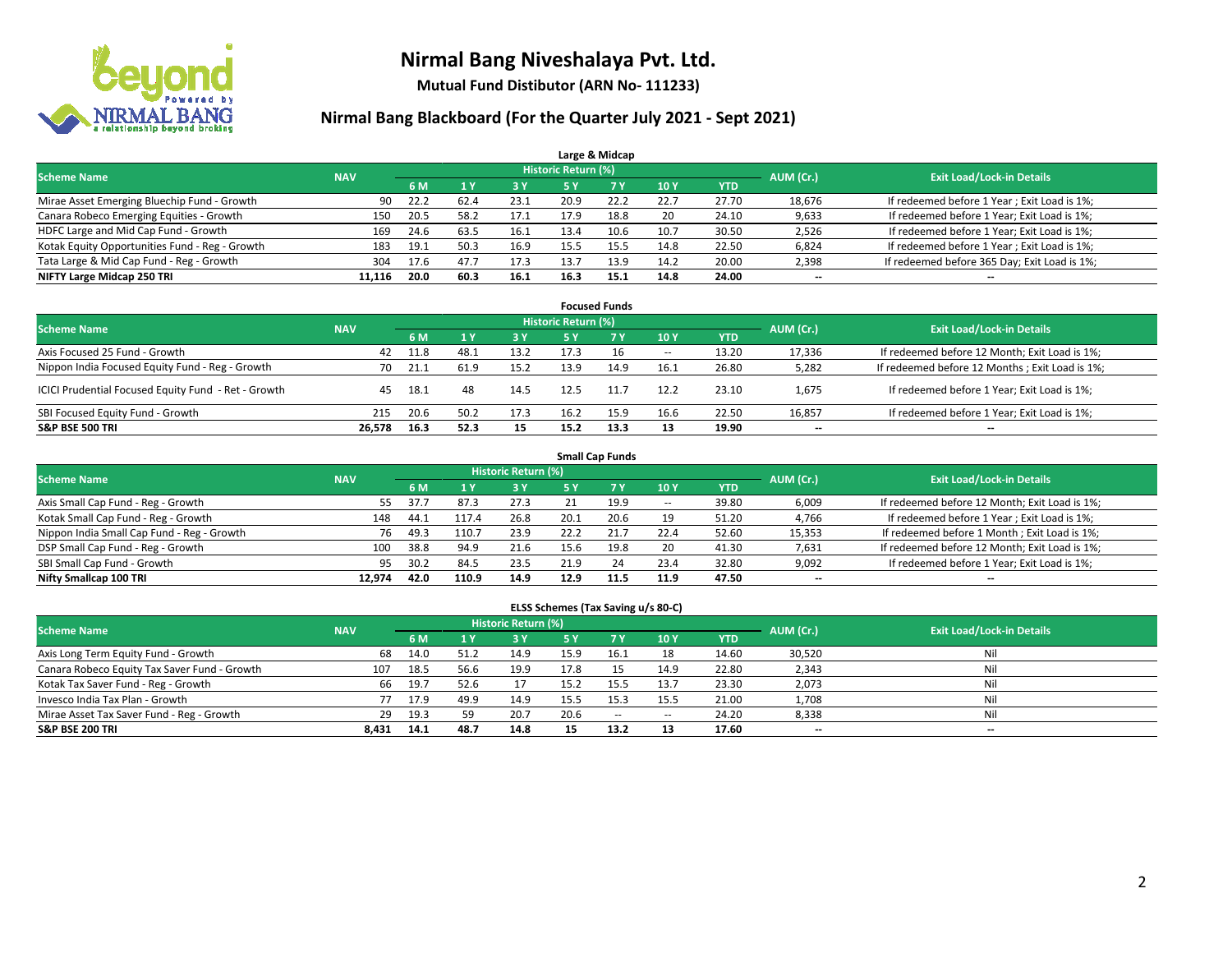

**Mutual Fund Distibutor (ARN No- 111233)**

#### **Nirmal Bang Blackboard (For the Quarter July 2021 - Sept 2021)**

**6 M 1 Y 3 Y 5 Y 7 Y 10 Y YTD** HDFC Childrens Gift Fund 175 17.5 17.5 17.5 17.5 14.7 14.2 13.5 14.3 19.50 14.336 Nil Tata Retirement Savings Fund - Moderate Plan - Reg and Auditional Audition 21.4 10.6 13 14.2 - 12.00 1,463 If redeemed before 61 Month; Exit Load is 1%; Tata Retirement Savings Fund - Progressive Plan - Reg 41 12.1 37 11.6 14.6 14.8 -- 14.50 1,089 If redeemed before 61 Month; Exit Load is 1%; Tata Retirement Savings Fund - Reg - Conservative Plan 2011 123 124 3.9 11.6 8.2 8.4 9.1 - 4.40 173 If redeemed before 61 Month; Exit Load is 1%; **S&P BSE 200 TRI 8,431 14.1 48.7 14.8 15 13.2 13 17.60 -- -- AUM (Cr.) Exit Load/Lock-in Details Solution Oriented Scheme Name** Name Name National Accounts of the NAV *Historic Return (%)* 

| <b>Index Fund</b>                                             |            |      |              |                            |            |        |                          |            |           |                                               |  |  |  |  |
|---------------------------------------------------------------|------------|------|--------------|----------------------------|------------|--------|--------------------------|------------|-----------|-----------------------------------------------|--|--|--|--|
| <b>Scheme Name</b>                                            | <b>NAV</b> |      |              | <b>Historic Return (%)</b> |            |        |                          |            | AUM (Cr.) | <b>Exit Load/Lock-in Details</b>              |  |  |  |  |
|                                                               |            | 6 M  | $\sqrt{1}$ Y | 3 Y                        | <b>5 Y</b> | 7Y     | 10Y                      | <b>YTD</b> |           |                                               |  |  |  |  |
| HDFC Index Fund-NIFTY 50 Plan                                 | 146        | 10.9 | 42.5         | 13.3                       | 13.9       | 11.5   | 11.5                     | 14.00      | 3,343     | If redeemed before 3 Day; Exit Load is 0.25%; |  |  |  |  |
| ICICI Prudential Nifty Next 50 Index Fund - Growth            | 35         | 17.5 | 46.7         | 11.6                       | 12.5       | 13.3   | 13.2                     | 20.50      | 1,304     | Nil                                           |  |  |  |  |
| Motilal Oswal Nifty Midcap 150 Index Fund - Reg -<br>Growth   | 18         | 27.3 | 74.3         | $\overline{\phantom{a}}$   | $\sim$     | $\sim$ | $\hspace{0.05cm} \cdots$ | 31.70      | 282       | If redeemed before 15 Day; Exit Load is 1%;   |  |  |  |  |
| Motilal Oswal Nifty Smallcap 250 Index Fund - Reg -<br>Growth | 20         | 42.8 | 105.6        | $\sim$                     | $\sim$     | $\sim$ | $\sim$                   | 47.40      | 186       | If redeemed before 15 Day; Exit Load is 1%;   |  |  |  |  |
| UTI Nifty Index Fund - Growth                                 | 105        | 11.0 | 42.8         | 13.6                       | 14.1       | 11.6   | 11.6                     | 14.10      | 4,211     | Nil                                           |  |  |  |  |
| Nifty 50 TRI                                                  | 22,673     | 11.1 | 43.1         | 14                         | 14.6       | 12     | 12.3                     | 14.30      | $- -$     | $\overline{\phantom{a}}$                      |  |  |  |  |

| <b>Contra/Value Fund</b>                |            |      |      |                     |      |      |      |            |           |                                              |  |  |  |
|-----------------------------------------|------------|------|------|---------------------|------|------|------|------------|-----------|----------------------------------------------|--|--|--|
| <b>Scheme Name</b>                      | <b>NAV</b> |      |      | Historic Return (%) |      |      |      |            | AUM (Cr.) | <b>Exit Load/Lock-in Details</b>             |  |  |  |
|                                         |            | 6 M  |      | <b>2 V</b>          |      |      | 10Y  | <b>YTD</b> |           |                                              |  |  |  |
| Invesco India Contra Fund - Growth      | 71         | 16.7 | 46.4 | 15                  | 16.8 | 16   | 15.9 | 20.20      | 7,529     | If redeemed before 1 Year; Exit Load is 1%;  |  |  |  |
| IDFC Sterling Value Fund - Reg - Growth | 79         | 39.2 | 98.8 | 14.7                | 16.3 |      | 15.2 | 44.60      | 3,733     | If redeemed before 365 Day; Exit Load is 1%; |  |  |  |
| SBI Contra Fund - Growth                | 181        | 27.4 | 83.4 | 18.9                | 14.5 |      | 12.5 | 33.50      | 2,394     | If redeemed before 1 Year; Exit Load is 1%;  |  |  |  |
| UTI Value Opportunities Fund - Growth   | 94         | 17.7 | 53.6 | 15.6                | 14.1 |      | 12.8 | 22.00      | 6,117     | If redeemed before 1 Year; Exit Load is 1%;  |  |  |  |
| <b>S&amp;P BSE 500 TRI</b>              | 26.578     | 16.3 | 52.3 | 15                  | 15.2 | 13.3 | 13   | 19.90      | $- -$     | $-$                                          |  |  |  |

| Sector/Thematic                                                           |            |      |                |                     |                          |       |                          |            |                          |                                               |  |  |
|---------------------------------------------------------------------------|------------|------|----------------|---------------------|--------------------------|-------|--------------------------|------------|--------------------------|-----------------------------------------------|--|--|
| <b>Scheme Name</b>                                                        | <b>NAV</b> |      |                | Historic Return (%) |                          |       |                          |            | AUM (Cr.)                | <b>Exit Load/Lock-in Details</b>              |  |  |
|                                                                           |            | 6 M  | 1 <sub>Y</sub> | 3 Y                 | 5 Y                      | 7Y    | <b>10Y</b>               | <b>YTD</b> |                          |                                               |  |  |
| Aditya Birla Sun Life PSU Equity Fund - Reg - Growth                      | 13         | 29.2 | 45.7           | $\sim$ $-$          |                          |       | --                       | 31.60      | 774                      | If redeemed before 30 Day; Exit Load is 1%;   |  |  |
| Canara Robeco Consumer Trends Fund - Reg -<br>Growth                      | 61         | 14.5 | 48             | 16.7                | 17.3                     | 16.9  | 15.6                     | 18.90      | 630                      | If redeemed before 1 Year; Exit Load is 1%;   |  |  |
| Edelweiss Recently Listed IPO Fund - Reg - Growth                         | 18         | 33.8 | 76.4           | 22.7                | --                       |       |                          | 36.90      | 432                      | If redeemed before 180 Day; Exit Load is 2%;  |  |  |
| Mirae Asset Great Consumer Fund - Growth                                  | 50         | 15.2 | 47.8           | 14.4                | 16.7                     | 15.8  | 16.6                     | 21.20      | 1,329                    | If redeemed before 1 Year; Exit Load is 1%;   |  |  |
| <b>ICICI Prudential Technology Fund - Growth</b>                          | 136        | 31.9 | 112.6          | 34                  | 28.1                     | 21.6  | 22.5                     | 38.00      | 3,494                    | If redeemed before 15 Day; Exit Load is 1%;   |  |  |
| Nippon India Pharma Fund - Reg - Growth                                   | 314        | 24.7 | 58.2           | 30.3                | 17.3                     | 17.8  | 18.2                     | 23.90      | 5,447                    | If redeemed before 1 Month; Exit Load is 1%;  |  |  |
| BNP Paribas India Consumption Fund - Reg - Growth                         | 18         | 14.6 | 43             | $\sim$ $-$          | $\overline{\phantom{a}}$ | $- -$ | $\hspace{0.05cm} \ldots$ | 18.50      | 765                      | If redeemed before 12 Month: Exit Load is 1%: |  |  |
| ICICI Prudential Banking and Financial Services Fund -<br>Retail - Growth | 83         | 23.3 | 58.8           | 11.6                | 14.1                     | 15.2  | 15.9                     | 25.60      | 4,677                    | If redeemed before 15 Day; Exit Load is 1%;   |  |  |
| <b>S&amp;P BSE 500 TRI</b>                                                | 26,578     | 16.3 | 52.3           | 15                  | 15.2                     | 13.3  | 13                       | 19.90      | $\overline{\phantom{a}}$ | $\overline{\phantom{a}}$                      |  |  |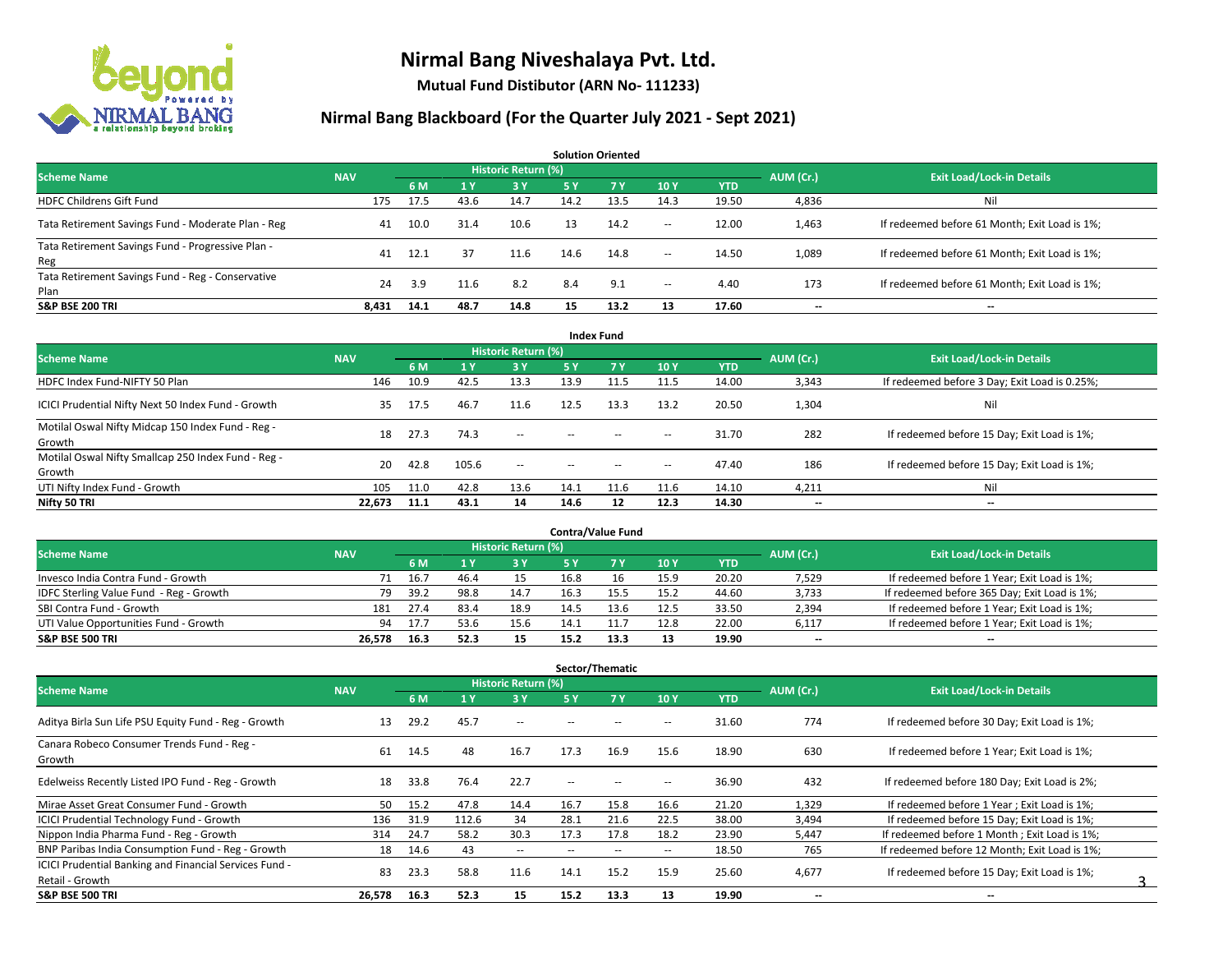

**Mutual Fund Distibutor (ARN No- 111233)**

#### **Nirmal Bang Blackboard (For the Quarter July 2021 - Sept 2021)**

**Dynamic Asset Allocation Funds**

| <b>Scheme Name</b>                                         | <b>NAV</b> |      |      | <b>Historic Return (%)</b> |        |           |                          |            | AUM (Cr.)                | <b>Exit Load/Lock-in Details</b>              |
|------------------------------------------------------------|------------|------|------|----------------------------|--------|-----------|--------------------------|------------|--------------------------|-----------------------------------------------|
|                                                            |            | 6 M  |      | <b>3Y</b>                  | 5 Y    | <b>7Y</b> | 10Y                      | <b>YTD</b> |                          |                                               |
| ICICI Prudential Balanced Advantage Fund - Reg -<br>Growth | 47         | 8.1  | 24.8 | 11.5                       | 10.6   | 10.8      | 12.3                     | 9.40       | 32,942                   | If redeemed before 1 Year; Exit Load is 1%;   |
| Nippon India Balanced Advantage Fund - Reg -<br>Growth     | 118        | 10.8 | 28.3 | 11.2                       | 11.2   | 10.5      | 11.6                     | 12.50      | 3,722                    | If redeemed before 12 Month; Exit Load is 1%; |
| Tata Balanced Advantage Fund - Reg - Growth                | 14         | 9.1  | 24.7 | $\sim$                     | $\sim$ | $- -$     | $\overline{\phantom{a}}$ | 11.10      | 2,873                    | If redeemed before 365 Day; Exit Load is 1%;  |
| Edelweiss Balanced Advantage Fund - Growth                 | 34         | 10.3 | 30.2 | 13.5                       | 12.5   | 11.2      | 11.5                     | 12.30      | 4,309                    | If redeemed before 365 Day; Exit Load is 1%;  |
| Kotak Balanced Advantage Fund - Reg - Growth               | 14         |      | 21.6 | $\sim$                     | $-$    | $\sim$    | $\overline{\phantom{a}}$ | 8.60       | 9,380                    | If redeemed before 1 Year; Exit Load is 1%;   |
| NIFTY 50 Hybrid Composite Debt 65:35 Index                 | 13,575     | 8.0  | 28.7 | 13.4                       | 12.8   | 11.4      | 11.4                     | 9.90       | $\overline{\phantom{a}}$ | --                                            |

| <b>Hybrid Aggressive</b>                        |            |            |      |                            |      |      |        |            |           |                                               |  |  |  |
|-------------------------------------------------|------------|------------|------|----------------------------|------|------|--------|------------|-----------|-----------------------------------------------|--|--|--|
| <b>Scheme Name</b>                              | <b>NAV</b> |            |      | <b>Historic Return (%)</b> |      |      |        |            | AUM (Cr.) | <b>Exit Load/Lock-in Details</b>              |  |  |  |
|                                                 |            | 6 M        |      | 3 Y                        |      |      | 10Y    | <b>YTD</b> |           |                                               |  |  |  |
| Canara Robeco Equity Hybrid Fund - Growth       | 231        | 12.6       | 36.2 | 15.1                       | 14.2 | 13.6 | 13.9   | 14.90      | 5,636     | If redeemed before 1 Year; Exit Load is 1%;   |  |  |  |
| DSP Equity & Bond Fund - Growth                 | 226        | 15.4       | 41.9 | 15.3                       | 13.9 | 14.2 | 12.8   | 17.70      | 6,967     | If redeemed before 12 Month; Exit Load is 1%; |  |  |  |
| SBI Equity Hybrid Fund - Growth                 | 188        | 12.4       | 34.9 | 14.1                       | 12.9 |      | 14.2   | 14.60      | 41,265    | If redeemed before 12 Month; Exit Load is 1%; |  |  |  |
| Mirae Asset Hybrid - Equity Fund - Reg - Growth |            | 13.0<br>21 | 36.3 | 14.7                       | 13.9 | $-$  | $\sim$ | 16.10      | 5,345     | If redeemed before 1 Year; Exit Load is 1%;   |  |  |  |
| NIFTY 50 Hybrid Composite Debt 65:35 Index      | 13.575     | 8.0        | 28.7 | 13.4                       | 12.8 | 11.4 | 11.4   | 9.90       | $- -$     | $- -$                                         |  |  |  |

|                                                    |            |       |       | <b>Historic Return (%)</b> | <b>Multi-Asset Allocation Funds</b> |        |        |            |                          |                                               |
|----------------------------------------------------|------------|-------|-------|----------------------------|-------------------------------------|--------|--------|------------|--------------------------|-----------------------------------------------|
| <b>Scheme Name</b>                                 | <b>NAV</b> | 6 M   |       | 73 Y                       | 5 Y                                 |        | 10Y    | <b>YTD</b> | AUM (Cr.)                | <b>Exit Load/Lock-in Details</b>              |
| HDFC Multi - Asset Fund - Growth                   | 45         | 10.2  | 29    | 12.8                       | 10.7                                | 9.9    | 10.2   | 10.70      | 905                      | If redeemed before 12 Month; Exit Load is 1%; |
| Nippon India Multi Asset Fund - Reg - Growth       |            | 9.8   | $- -$ | $-$                        | $-$                                 | $\sim$ | $\sim$ | 11.80      | 1,096                    | If redeemed before 1 Year; Exit Load is 1%;   |
| Tata Multi Asset Opportunities Fund - Reg - Growth | 15         | -13.2 | 35.4  | $-$                        | $-$                                 | $\sim$ | --     | 15.30      | 793                      | If redeemed before 365 Day; Exit Load is 1%;  |
| NIFTY 50 Hybrid Composite Debt 65:35 Index         | 13.575     | 8.0   | 28.7  | 13.4                       | 12.8                                | 11.4   | 11.4   | 9.90       | $\overline{\phantom{a}}$ | --                                            |

| Gold                                          |            |        |        |                            |     |       |        |            |           |                                                                  |  |  |  |
|-----------------------------------------------|------------|--------|--------|----------------------------|-----|-------|--------|------------|-----------|------------------------------------------------------------------|--|--|--|
| <b>Scheme Name</b>                            | <b>NAV</b> |        |        | <b>Historic Return (%)</b> |     |       |        |            | AUM (Cr.) | <b>Exit Load/Lock-in Details</b>                                 |  |  |  |
|                                               |            | 6 M    |        | <b>3 Y</b>                 | 5 Y |       | 10Y    | <b>YTD</b> |           |                                                                  |  |  |  |
| HDFC Gold Fund - Growth                       |            | $-4.0$ |        | 15.3                       | 7.9 |       |        | $-5.60$    |           | If redeemed before 6 Months; Exit Load is 2%; If redeemed bet. 6 |  |  |  |
|                                               | 15         |        |        |                            |     | 6.5   | $\sim$ |            | 1,194     | Months to 12 Months; Exit Load is 1%;                            |  |  |  |
| Kotak Gold Fund - Reg - Growth                | 20         | $-3.2$ | $-6.2$ | 16.2                       |     |       | 6.1    | $-4.70$    | 948       | If redeemed before 1 Year; Exit Load is 1%;                      |  |  |  |
| Nippon India Gold Savings Fund - Reg - Growth | 19         | -4.1   |        | 15.1                       |     | - 6.2 | 5.8    | -5.70      | 1,372     | If redeemed before 15 Day; Exit Load is 1%;                      |  |  |  |
| <b>Prices of Gold</b>                         | 47.560     | $-2.8$ |        | 16.7                       | 9.1 | 7.9   | 7.5    | -4.90      | $- -$     | $\overline{\phantom{a}}$                                         |  |  |  |

| <b>Arbitrage Fund</b>                      |            |    |     |                     |     |  |      |           |                                  |        |                                                 |  |  |
|--------------------------------------------|------------|----|-----|---------------------|-----|--|------|-----------|----------------------------------|--------|-------------------------------------------------|--|--|
| <b>Scheme Name</b>                         | <b>NAV</b> |    |     | Historic Return (%) |     |  |      | AUM (Cr.) | <b>Exit Load/Lock-in Details</b> |        |                                                 |  |  |
|                                            |            |    | 1 M | $-3M$               | 6 M |  |      | 3 Y       | <b>YTD</b>                       |        |                                                 |  |  |
| IDFC Arbitrage Fund - Reg - Growth         |            | 26 | 4.1 | 4.1                 | 4.2 |  | 4.1  |           | 4.00                             | 7,161  | If redeemed before 1 Month; Exit Load is 0.25%; |  |  |
| Kotak Equity Arbitrage Fund - Reg - Growth |            | 30 | 4.4 | 4.5                 | 4.6 |  | -4.6 |           | 4.40                             | 21,836 | If redeemed before 30 Day; Exit Load is 0.25%;  |  |  |
| Tata Arbitrage Fund - Reg - Growth         |            | 11 |     | 4 F                 | 4.6 |  | 4.9  | $\sim$    | 4.30                             | 8,261  | If redeemed before 30 Day; Exit Load is 0.25%;  |  |  |
| Nippon India Arbitrage Fund - Reg - Growth |            | 21 | 4.4 | 44                  | 4.5 |  | Δ    |           | 4.20                             | 12,054 | If redeemed before 1 Month; Exit Load is 0.25%; |  |  |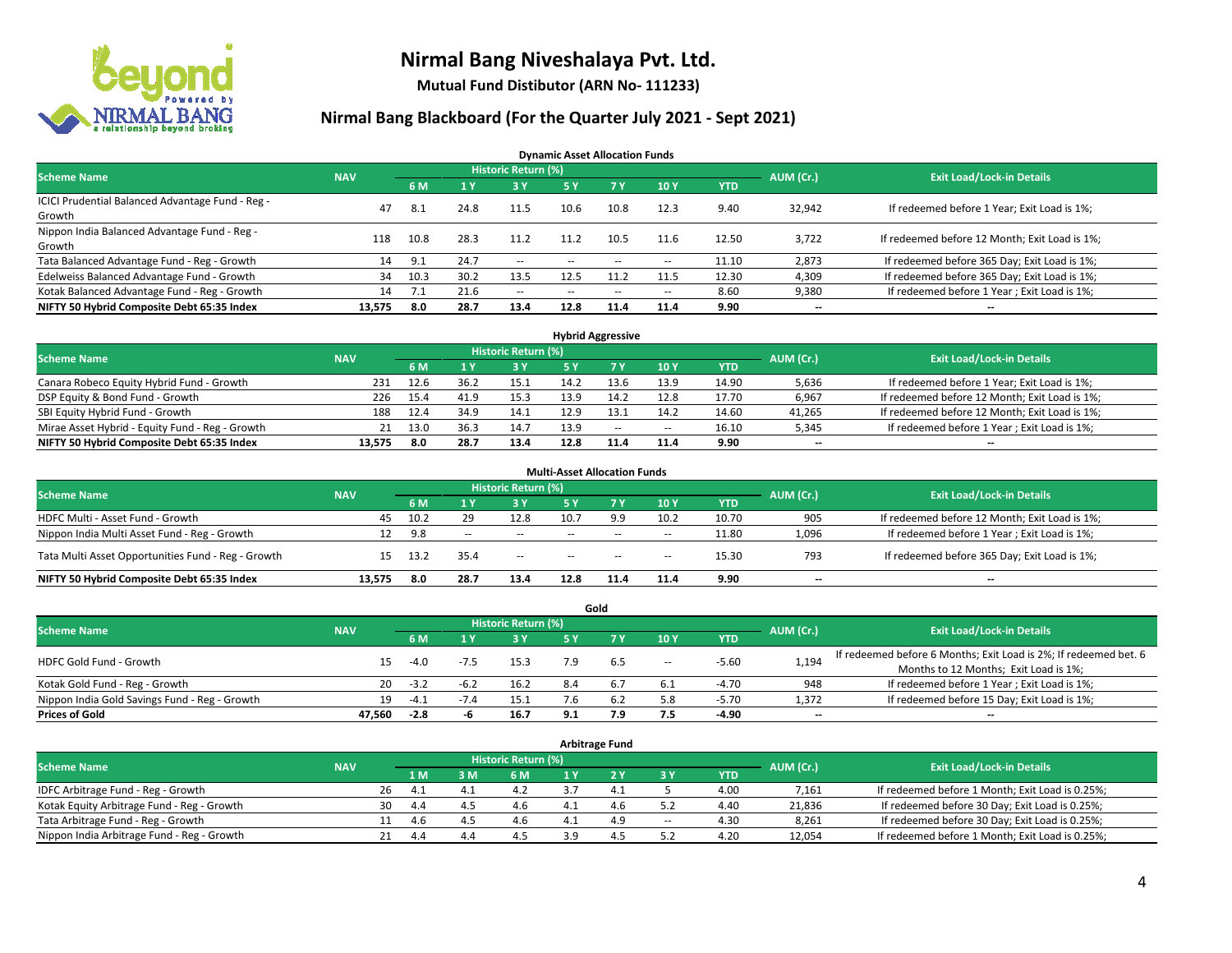

**Mutual Fund Distibutor (ARN No- 111233)**

### **Nirmal Bang Blackboard (For the Quarter July 2021 - Sept 2021)**

| <b>Overnight Fund</b>                               |                          |     |                |                     |     |                |                          |                 |           |                                  |  |  |  |
|-----------------------------------------------------|--------------------------|-----|----------------|---------------------|-----|----------------|--------------------------|-----------------|-----------|----------------------------------|--|--|--|
| <b>Scheme Name</b>                                  | <b>NAV</b>               |     |                | Historic Return (%) |     |                | <b>YTM</b>               | Avg             | AUM (Cr.) | <b>Exit Load/Lock-in Details</b> |  |  |  |
|                                                     |                          | 1 W | 2 <sub>w</sub> | 1 M                 | 3 M | $\sqrt{1}$ $V$ |                          | <b>Maturity</b> |           |                                  |  |  |  |
| Aditya Birla Sun Life Overnight Fund - Reg - Growth | 1.120                    | 3.1 | 3.1            | 3.1                 | 3.1 |                | 3.26                     | $\mathbf{0}$    | 11,201    | Nil                              |  |  |  |
| IDFC Overnight Fund - Reg - Growth                  | 1,105                    | 3.0 |                | 3.1                 |     |                | 3.22                     | 0.00            | 1,506     | Nil                              |  |  |  |
| Tata Overnight Fund - Reg - Growth                  | 1,094                    | 3.0 |                |                     |     |                | 3.24                     | 0.00            | 1,503     | Ni                               |  |  |  |
| Nippon India Overnight Fund - Reg - Growth          | 111                      | 3.1 |                |                     |     |                | 3.22                     | 0.00            | 5,273     | Nil                              |  |  |  |
| <b>CRISIL Liquid Fund Index</b>                     | $\overline{\phantom{a}}$ | 3.7 | 3.6            | 3.6                 | 3.5 | 3.7            | $\overline{\phantom{a}}$ | $- -$           | $- -$     | $-$                              |  |  |  |

| <b>Liquid Funds</b>                              |            |      |     |                     |     |     |                          |                          |           |                                  |  |  |  |
|--------------------------------------------------|------------|------|-----|---------------------|-----|-----|--------------------------|--------------------------|-----------|----------------------------------|--|--|--|
| <b>Scheme Name</b>                               | <b>NAV</b> |      |     | Historic Return (%) |     |     | <b>YTM</b>               | Avg                      | AUM (Cr.) | <b>Exit Load/Lock-in Details</b> |  |  |  |
|                                                  |            | 1W   | 2 W | 1 M                 | 3 M |     |                          | <b>Maturity</b>          |           |                                  |  |  |  |
| Aditya Birla Sun Life Liquid Fund - Reg - Growth | 333        | 3.4  |     | 3.3                 |     |     | 3.51                     | 0.15                     | 30,806    | *Ref Footnote                    |  |  |  |
| ICICI Prudential Liquid Fund - Reg - Growth      | 306        | 3.4  |     | 3.3                 |     |     | 3.46                     | 0.13                     | 36,920    | *Ref Footnote                    |  |  |  |
| Kotak Liquid Fund - Reg - Growth                 | 4,182      | -3.4 |     | 3.3                 |     |     | 3.46                     | 0.13                     | 29,526    | *Ref Footnote                    |  |  |  |
| Nippon India Liquid Fund - Reg - Growth          | 5,047      | 3.4  |     | 3.3                 |     |     | 3.45                     | 0.15                     | 22,557    | *Ref Footnote                    |  |  |  |
| Mahindra Manulife Liquid Fund - Reg - Growth     | 1.343      | 3.4  | 5.4 | 3.4                 |     |     | 3.54                     | 0.13                     | 1,599     | *Ref Footnote                    |  |  |  |
| <b>CRISIL Liquid Fund Index</b>                  | $- -$      | 3.7  | 3.b | 3.6                 | 3.5 | 3.7 | $\overline{\phantom{a}}$ | $\overline{\phantom{a}}$ | $- -$     | $\overline{\phantom{a}}$         |  |  |  |

| <b>Ultra Short Fund</b>                           |            |     |     |                            |                |       |                          |                          |                          |                                  |  |  |  |
|---------------------------------------------------|------------|-----|-----|----------------------------|----------------|-------|--------------------------|--------------------------|--------------------------|----------------------------------|--|--|--|
| <b>Scheme Name</b>                                | <b>NAV</b> |     |     | <b>Historic Return (%)</b> |                |       | <b>YTM</b>               | Avg                      | AUM (Cr.)                | <b>Exit Load/Lock-in Details</b> |  |  |  |
|                                                   |            | 1 M | ιM  | 6 M                        | 4 <sup>Y</sup> | $-3V$ |                          | <b>Maturity</b>          |                          |                                  |  |  |  |
| HDFC Ultra Short Term Fund - Reg - Growth         | 12         | 4.3 |     | 3.9                        |                | $- -$ | 4.08                     | 0.53                     | 16,034                   | Nil                              |  |  |  |
| ICICI Prudential Ultra Short Term Fund - Growth   | 22         | 4.2 | 4.2 | 4.5                        |                | 6.9   | 4.72                     | 0.50                     | 10,338                   | Nil                              |  |  |  |
| UTI Ultra Short Term Fund - Growth                | 3,294      | 3.6 |     | 3.5                        | 3.8            | 4.5   | 4.16                     | 0.51                     | 2,106                    | Nil                              |  |  |  |
| Aditya Birla Sun Life Savings Fund - Reg - Growth | 429        | 4.8 | 4.5 | 4.4                        | 4.6            |       | 4.35                     | 0.54                     | 18,789                   | Nil                              |  |  |  |
| <b>NIFTY Ultra Short Duration Debt Index</b>      | 4.314      | 4.4 |     | 4.2                        |                | 6.4   | $\overline{\phantom{a}}$ | $\overline{\phantom{a}}$ | $\overline{\phantom{a}}$ | $-$                              |  |  |  |

|                                                            |            |     |     |                     | <b>Money Market Fund</b> |            |            |                          |                          |                                               |
|------------------------------------------------------------|------------|-----|-----|---------------------|--------------------------|------------|------------|--------------------------|--------------------------|-----------------------------------------------|
| <b>Scheme Name</b>                                         | <b>NAV</b> |     |     | Historic Return (%) |                          |            | <b>YTM</b> | Avg                      | AUM (Cr.)                | <b>Exit Load/Lock-in Details</b>              |
|                                                            |            | 1 M | 3M  | 6 M                 | 1 Y                      | <b>73Y</b> |            | <b>Maturity</b>          |                          |                                               |
| Aditya Birla Sun Life Money Manager Fund - Reg -<br>Growth | 289        | 4.3 | 4   | 4.1                 | 4.1                      | 6.8        | 3.98       | 0.39                     | 13,622                   | Nil                                           |
| SBI Savings Fund - Growth                                  | 33         | 3.9 | 3.4 | 3.6                 | 3.6                      | 6.2        | 3.85       | 0.41                     | 22,381                   | If redeemed before 3 Days; Exit Load is 0.1%; |
| HDFC Money Market Fund - Growth                            | 4,473      | 4.3 | 3.9 | 4                   |                          | 6.7        | 3.96       | 0.43                     | 13,854                   | Nil                                           |
| Nippon India Money Market Fund - Reg - Growth              | 3.234      | 4.4 | 3.8 |                     |                          | 6.6        | 3.88       | 0.47                     | 7,318                    | Nil                                           |
| Tata Money Market Fund - Reg - Growth                      | 3,687      | 4.6 | 4.1 | 4.3                 | 4.2                      | 4.1        | 4.09       | 0.55                     | 3,864                    | Nil                                           |
| <b>CRISIL Liquid Fund Index</b>                            | $- -$      | 3.6 | 3.5 | 3.6                 | 3.7                      | 5.6        | --         | $\overline{\phantom{a}}$ | $\overline{\phantom{a}}$ | $-$                                           |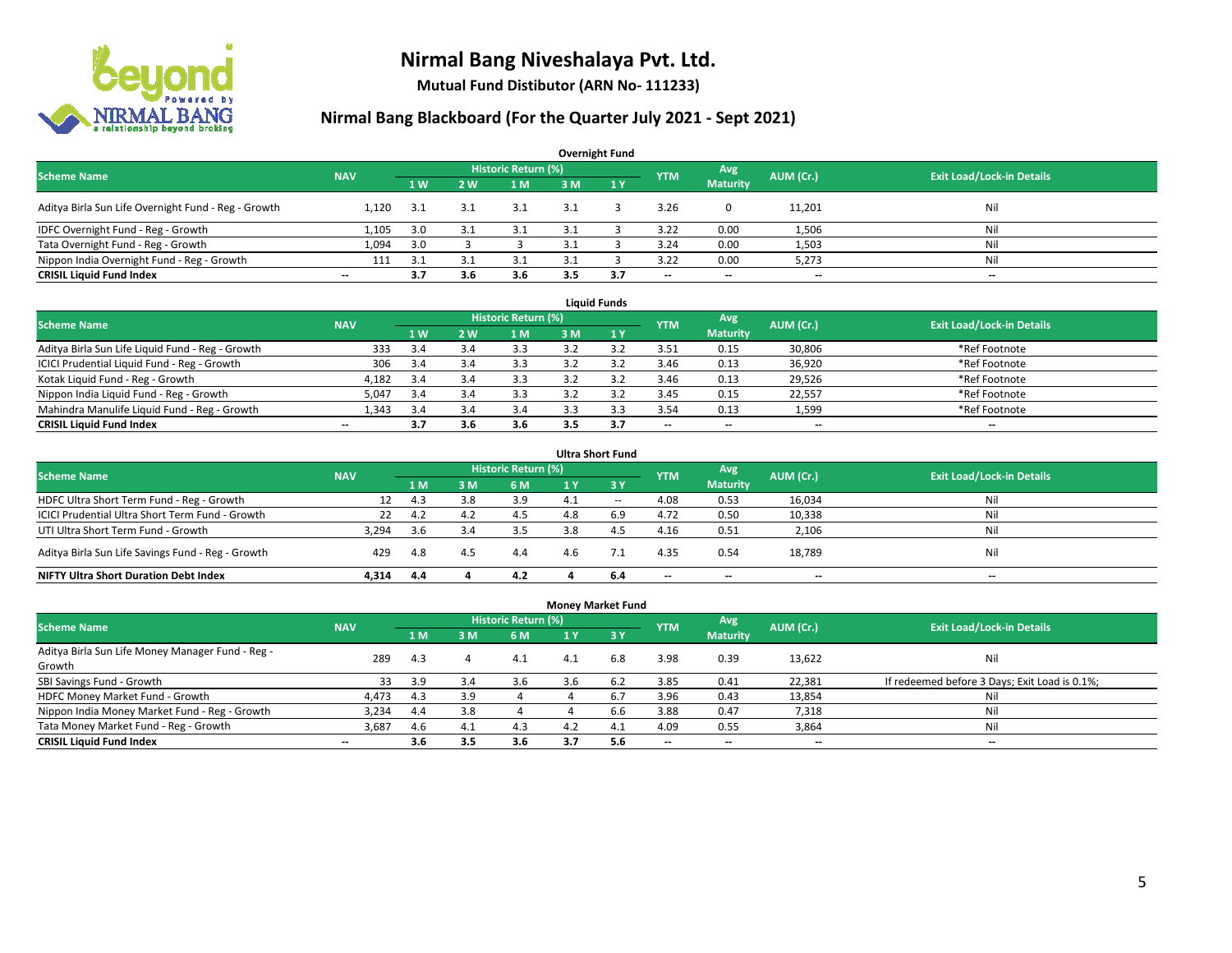

**Mutual Fund Distibutor (ARN No- 111233)**

### **Nirmal Bang Blackboard (For the Quarter July 2021 - Sept 2021)**

| <b>Short Term Fund</b>                           |            |    |     |     |                     |  |  |            |                 |           |                                  |  |  |  |
|--------------------------------------------------|------------|----|-----|-----|---------------------|--|--|------------|-----------------|-----------|----------------------------------|--|--|--|
| <b>Scheme Name</b>                               | <b>NAV</b> |    |     |     | Historic Return (%) |  |  | <b>YTM</b> | Avg             | AUM (Cr.) | <b>Exit Load/Lock-in Details</b> |  |  |  |
|                                                  |            |    | 1 M | 3 M | 6 M                 |  |  |            | <b>Maturity</b> |           |                                  |  |  |  |
| HDFC Short Term Debt Fund - Growth               |            | 25 |     | ς ο | 4.3                 |  |  | 5.31       | 3.13            | 18,017    | Nil                              |  |  |  |
| Nippon India Short Term Fund - Reg - Growth      |            | 42 | 5.8 |     | 5.6                 |  |  | .23        | 2.22            | 9.249     | Nil                              |  |  |  |
| <b>ICICI Prudential Short Term Fund - Growth</b> |            | 47 | 2.9 |     |                     |  |  | 559.ر      | 4.06            | 20,921    | Nil                              |  |  |  |

| <b>Low Duration Fund</b>                          |            |     |     |                            |     |     |            |                 |           |                                  |  |  |  |
|---------------------------------------------------|------------|-----|-----|----------------------------|-----|-----|------------|-----------------|-----------|----------------------------------|--|--|--|
| <b>Scheme Name</b>                                | <b>NAV</b> |     |     | <b>Historic Return (%)</b> |     |     | <b>YTM</b> | Avg             | AUM (Cr.) | <b>Exit Load/Lock-in Details</b> |  |  |  |
|                                                   |            | 1 M | 3 M | 6 M                        |     | 3Y  |            | <b>Maturity</b> |           |                                  |  |  |  |
| HDFC Low Duration Fund - Growth                   | 46         | 4.6 |     |                            | 5.2 |     | 4.62       | 2.29            | 26,073    | Nil                              |  |  |  |
| ICICI Prudential Savings Fund - Reg - Growth      | 423        | 4.7 | 5.8 |                            | 5.1 | 7.6 | 4.73       | 3.75            | 32,102    | Nil                              |  |  |  |
| Nippon India Low Duration Fund - Reg - Growth     | 2,970      | 5.1 | 4.9 | 4.9                        | 5.1 | 6.8 | 4.88       | 0.93            | 9,368     | Nil                              |  |  |  |
| Mirae Asset Savings Fund - Regular Savings Plan - | 1.804      | 4.4 |     | 3.6                        | 3.8 | 5.8 | 4.1        | 0.82            |           | Nil                              |  |  |  |
| Growth                                            |            |     |     |                            |     |     |            |                 | 1,113     |                                  |  |  |  |
| Kotak Low Duration Fund - Std - Growth            | 2,665      | 4.2 | 4.4 | 3.9                        | 4.5 |     | 4.66       | 1.92            | 13,850    | Nil                              |  |  |  |

| <b>Banking &amp; PSU Bond Funds</b>                 |            |    |       |     |                     |     |        |            |                 |           |                                  |  |  |
|-----------------------------------------------------|------------|----|-------|-----|---------------------|-----|--------|------------|-----------------|-----------|----------------------------------|--|--|
| <b>Scheme Name</b>                                  | <b>NAV</b> |    |       |     | Historic Return (%) |     |        | <b>YTM</b> | Avg             | AUM (Cr.) | <b>Exit Load/Lock-in Details</b> |  |  |
|                                                     |            |    | 1 M / | ያ M | 6 M                 |     |        |            | <b>Maturity</b> |           |                                  |  |  |
| HDFC Banking and PSU Debt Fund - Reg - Growth       |            | 18 | -4.5  |     |                     |     | 8.8    | 5.57       | 3.95            | 9,927     | Nil                              |  |  |
| Tata Banking & PSU Debt Fund - Reg - Growth         |            |    | -5.3  |     |                     | 4 R | $\sim$ | 5.19       | 3.05            | 478       | Nil                              |  |  |
| Kotak Banking and PSU Debt Fund - Reg - Growth      |            |    | 2.9   |     | 3.6                 | 4.6 | 8.9    | 5.8        | 5.30            | 9.290     | Nil                              |  |  |
| Nippon India Banking & PSU Debt Fund - Reg - Growth |            |    | 5.9   | 5.6 | 4.4                 |     |        | <u>.</u>   | 2.91            | 6.410     | Nil                              |  |  |

| <b>Corporate Bond Funds</b>                         |            |     |     |                            |     |      |            |                 |           |                                  |  |  |  |  |
|-----------------------------------------------------|------------|-----|-----|----------------------------|-----|------|------------|-----------------|-----------|----------------------------------|--|--|--|--|
| <b>Scheme Name</b>                                  | <b>NAV</b> |     |     | <b>Historic Return (%)</b> |     |      | <b>YTM</b> | Avg             | AUM (Cr.) | <b>Exit Load/Lock-in Details</b> |  |  |  |  |
|                                                     |            | 1 M | з м | 6 M                        |     | -3 Y |            | <b>Maturity</b> |           |                                  |  |  |  |  |
| ICICI Prudential Corporate Bond Fund - Reg - Growth | 23         | 2.5 | 4.8 |                            | 4.7 | 8.5  | 5.13       | 4.22            | 20,276    | Nil                              |  |  |  |  |
| IDFC Corporate Bond Fund - Reg - Growth             |            | 6.8 | 5.9 | 4.8                        | 4.8 | 8.5  | 5.19       | 2.64            | 20,751    | Nil                              |  |  |  |  |
| HDFC Corporate Bond Fund - Growth                   | 25         | 5.3 |     | 4.2                        |     |      | 5.42       | 4.26            | 26,698    | Nil                              |  |  |  |  |
| Kotak Corporate Bond Fund - Std - Growth            | 2.951      | 4.9 | 5.8 | 4.2                        | 4.9 |      | 5.19       | 2.94            | 9,849     | Nil                              |  |  |  |  |
| Axis Corporate Debt Fund - Reg - Growth             | 13         | 4.8 |     | 4.5                        |     | 70   | 4.9        | 2.28            | 4,876     | Nil                              |  |  |  |  |

|                                            |            |    |                            |      |     |     | <b>Credit Risk Fund</b> |            |                 |           |                                                                       |
|--------------------------------------------|------------|----|----------------------------|------|-----|-----|-------------------------|------------|-----------------|-----------|-----------------------------------------------------------------------|
| <b>Scheme Name</b>                         | <b>NAV</b> |    | <b>Historic Return (%)</b> |      |     |     |                         |            | Avg             | AUM (Cr.) | <b>Exit Load/Lock-in Details</b>                                      |
|                                            |            |    | 1 M                        | 3 M  | 6 M | 1 Y | $-3V$                   | <b>YTM</b> | <b>Maturity</b> |           |                                                                       |
| ICICI Prudential Credit Risk Fund - Growth |            | 24 | 5.6                        | Q    | 7.1 | 7.8 |                         | 7.02       | 2.79            | 7,626     | If redeemed before 1 Year; Exit Load is 1%;                           |
| HDFC Credit Risk Debt Fund - Reg - Growth  |            | 19 | 9.3                        | 10.7 | 8.3 | 9.6 | 9.1                     | 7.03       | 3.06            | 7,784     | If redeemed before 12 Month; Exit Load is 1%; If redeemed bet. 12     |
|                                            |            |    |                            |      |     |     |                         |            |                 |           | Month to 18 Month; Exit Load is 0.5%;                                 |
|                                            |            |    |                            |      |     |     |                         |            |                 |           | If redeemed before 12 Month; Exit Load is 3%; If redeemed bet. 12     |
| SBI Credit Risk Fund - Growth              |            | 35 | -6.6                       |      | 5.6 |     | 7.4                     | 6.58       | 2.49            |           | 3,473 Month to 24 Month; Exit Load is 1.5%; If redeemed bet. 24 Month |
|                                            |            |    |                            |      |     |     |                         |            |                 |           | to 36 Month; Exit Load is 0.75%;                                      |